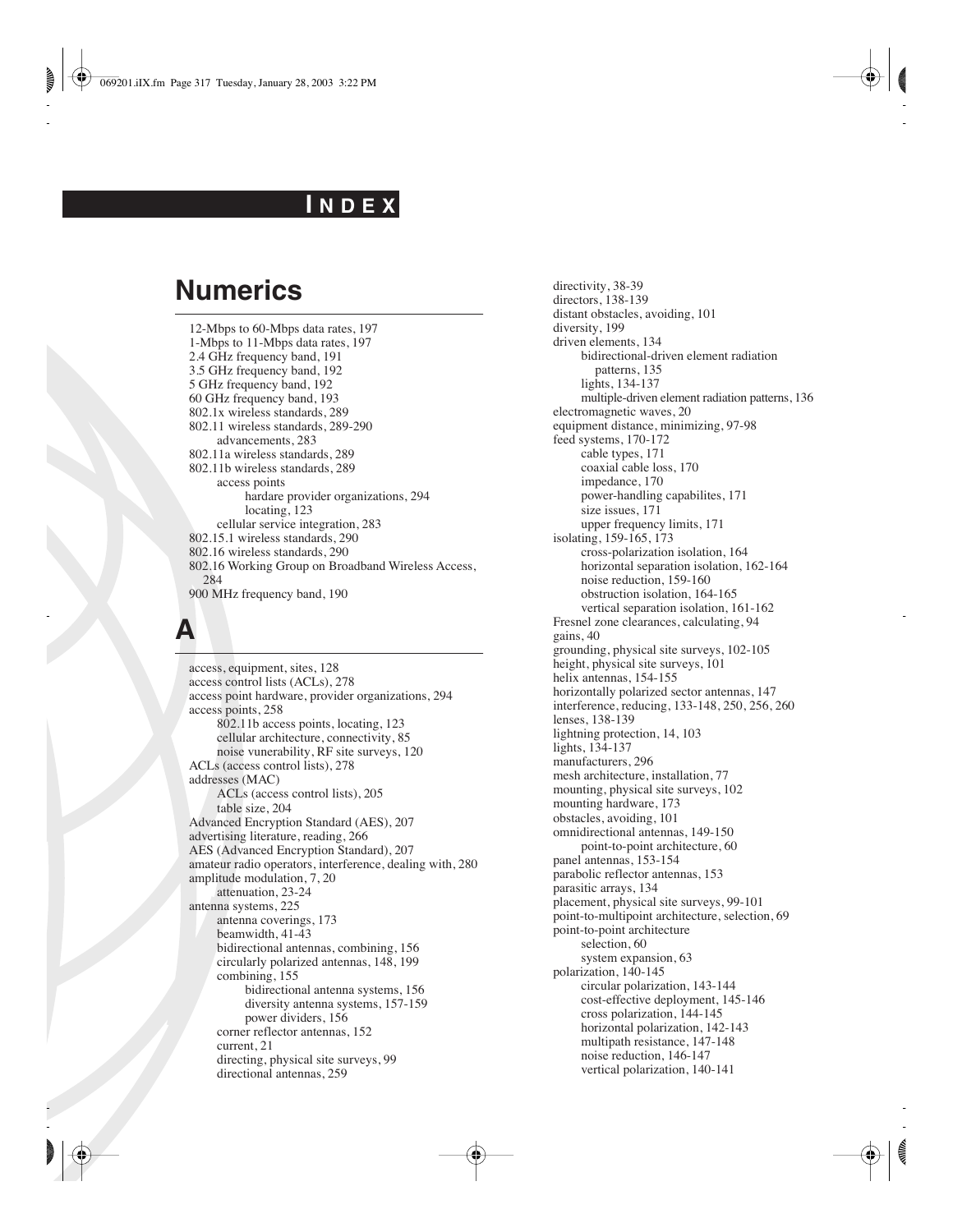power, focusing, 133-148, 250, 256, 260 power lines, avoiding, 101 radiation patterns, 39-40 receiving antennas gains, 51 sensitivity threshold, 52 transmission line loss, 51 reflectors, 137-138 rooftop-mounted antennas, installing, 232-243 safety issues, 13-16 sector antenna systems, 163-166 downtilt, 168 F/B ratios, 168 horizontal beamwidth, 168 low-noise access point locations, 167 polarization, 167 sector orientations, 167 sector radius, 167 selecting, 167-169 vertical beamwidth, 168 selectable polarization, 200 selecting, 133 site management, contacting, 95 smart antennas, 200 spillover, 41 tower-mounted antennas, installing, 228-232 triangulation, 260 vertically polarized omnidirectional antennas, 145 waves free-space waves, 25 reflected waves, 25-28 Yagi-Uda antennas, 151 AP equipment, choosing, 215-216 application layer functions, 184 network design, 210 NMS (network management system), 210-211 protocols, 184 security, 211 architecture cellular architecture, 71-75 advantages, 72-73 disadvantages, 74-75 evaluating, 84-86 choosing, 59-66 end users availability confirmations, 90 location mapping, 79-80 hub site availability, confirming, 90 mesh architecture, 75-76 advantages, 76-77 disadvantages, 78 evaluating, 86-88 usage, 78 OSI reference model, 180-186 point-to-multipoint architecture, 66-68 advantages, 68 disadvantages, 69-71 evaluating, 82-83

point-to-point architecture, 21-52, 59-66, 100, 104, 111-117, 125, 135-166, 173, 181-183, 231-235, 250, 256, 260 advantages, 59-62 appropriate usage, 65-66 disadvantages, 62-65 evaluating, 81 preliminary architecture, drafting, 88-89 selecting, 21-52, 59, 67, 72, 76, 79-90, 100, 104, 111-117, 125, 135-166, 173, 181-183, 231-235, 250, 256, 260 site availability, confirming, 90 TCP/IP reference model, 180-186 users, grouping by proximity, 82 ATM (Asynchronous Transfer Mode) interfaces, 188 atmospheric effects, signals, 28-31 attenuation, amplitude, 23-24 attenuation losses, 190 attenuators, 260 authentication, 206 available bandwidth, wireless networks, maximizing, 13-16

#### **B**

backbones bandwidth, point-to-point architecture, 63 capacity, considerations, 213 dedicated bandwidth, 214 licensed backbones, 214 license-free backbones, 214 shared bandwidth, 214 wired backbones, 214 wireless backbones, 214 backhauls, licensed backhauls, using, 273 band of frequencies, inspecting, 110-112 bandpass filters, 258 bandwidth, 195-198 backbone bandwidth, point-to-point architecture, 63 managing, network layer, 208 mesh architecture, managing, 78 point-to-multipoint architecture, managing, 69 throughput, differentiating between, 268 wireless networks, maximizing available bandwidth, 13-16 beaconing, disabling, 278 beamwidth, antennas, 41-43 BGP (Border Gateway Protocol), 184 bidirectional antenna systems, combining, 156 bidirectional-driven element radiation patterns, antennas, 135 black holes, avoiding, 285-287 books, suggested reading, 300-301 Border Gateway Protocol (BGP), 184 bridged WANs, routed WANs, compared, 212-213 bridging, data link layer, 203-204 broadband hot spots, 284 wireless networks, 4 broadband optical equipment, 284 building management, contacting, physical site surveys, 95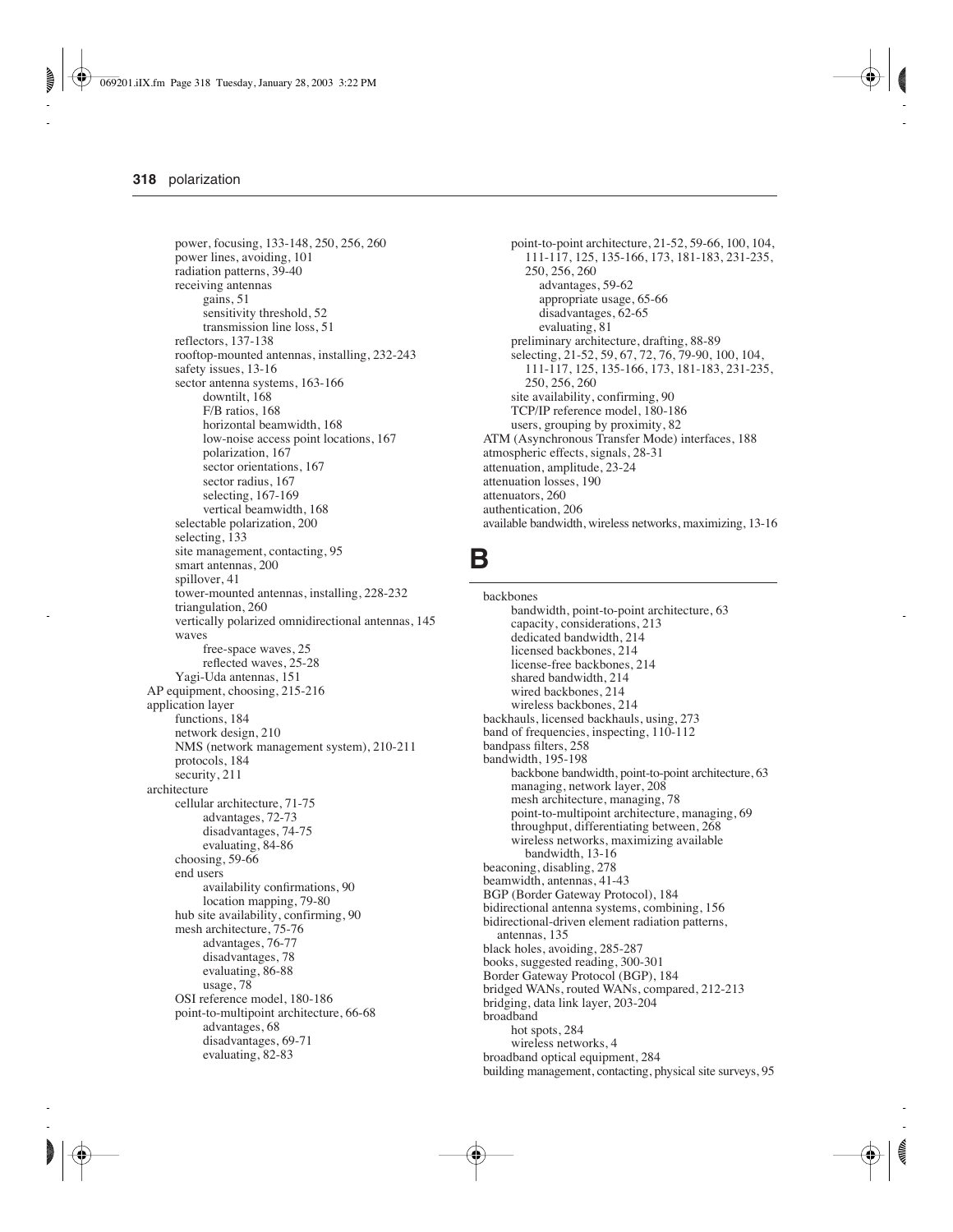# **C**

cable, 225 coaxial cable manufacturers, 296 runs, 172 interfaces, 187 jumpers, 172 pigtails, 172 power-handling capabilities, 171 routing, physical site surveys, 98-99 running, rooftop-mounted antennas, 239 types, 171 upper frequency limits, 171 calculations dBm power reference level, 36 EIRP (Equivalent Isotropic Radiated Power), 228 fade margin calculations, 52-53 Fresnel zone clearances, antennas, 94 wireless link budget calculations, 49-53 cellular architecture, 71-75 access points, connectivity, 85 advantages, 72-73 disadvantages, 74-75 evaluating, 84-86 geographical coverage, 73 limited spectrum, re-using, 74 low interference, verification, 74 network capacity, 73 redundant end user coverage, 73 roaming, 73 testing, 75 usage, 75 certification, FCC equipment certification, 281-282 circularly polarized antennas, 143-144, 148, 199 coaxial arrestors, 241 coaxial cable loss, feed systems, 170 manufacturers, 296 runs, 172 collaboration, installation, 226 commercial tower companies, cost considerations, 286 Communications Act of 1934, 7 community networks, 284 resources, 302 compasses headings, measuring, 88 using, 260 configurable power control, transmitters, 201 connections, waterproofing, 235-236 connectivity, access points, cellular architecture, 85 controlled equipment environments, locating, controlled equipment environments, 97 converters, Ethernet, 204 corner reflector antennas, 152 cost hardware point-to-multipoint architecture, 70 point-to-point architecture, 61 license-free wireless networks, advantages of, 9

point-to-multipoint architecture facilities, 70 installation, 71 point-to-point architecture costs, 62 facilities, 61 coverage, testing, 127 coverings, antennas, 173 CPE (customer premises equipment), 66, 225, 274 cost reductions, 283 criteria evaluations, RF site surveys, 124-126 cross polarization, antennas, 144-145 isolation, 164 current (electron flow), 20-21 customer premises equipment (CPE). *See* CPE (customer premises equipment) cycles per second, 20

### **D**

Data Encryption Standard (DES), 207 data link layer bridging features, 203-204 functions, 185 MAC sublayer features, 205 protocols, 185 security features, 205-207 data rates 12-Mbps to 60-Mbps, 197 1-Mbps to 11-Mbps data rates, 197 distances, compared, 196 sub-1 Mbps data rates, 197 throughput, compared, 195-196 dBm power reference level, 35-36 dBs (decibels), 272-273 dedicated bandwidth, shared bandwidth, compared, 214 deployment speed, license-free wireless networks, advantages of, 10 DES (Data Encryption Standard), 207 desense, 258 DHCP (Dynamic Host Configuration Protocol) servers, 208, 265 dialup telco interfaces, 187 diffraction, signals, 28 Direct Sequence Spread Spectrum (DSSS). *See* DSSS directing antennas, physical site surveys, 38-39, 99 directional antennas, 259 direction-finding techniques, noise, 259-261 directors, antennas, 138-139 dish antennas. *See* parabolic reflector antennas distance data rate, compared, 196 hub sites, measuring, 88 links, doubling, 53 distributers, peripheral devices, 298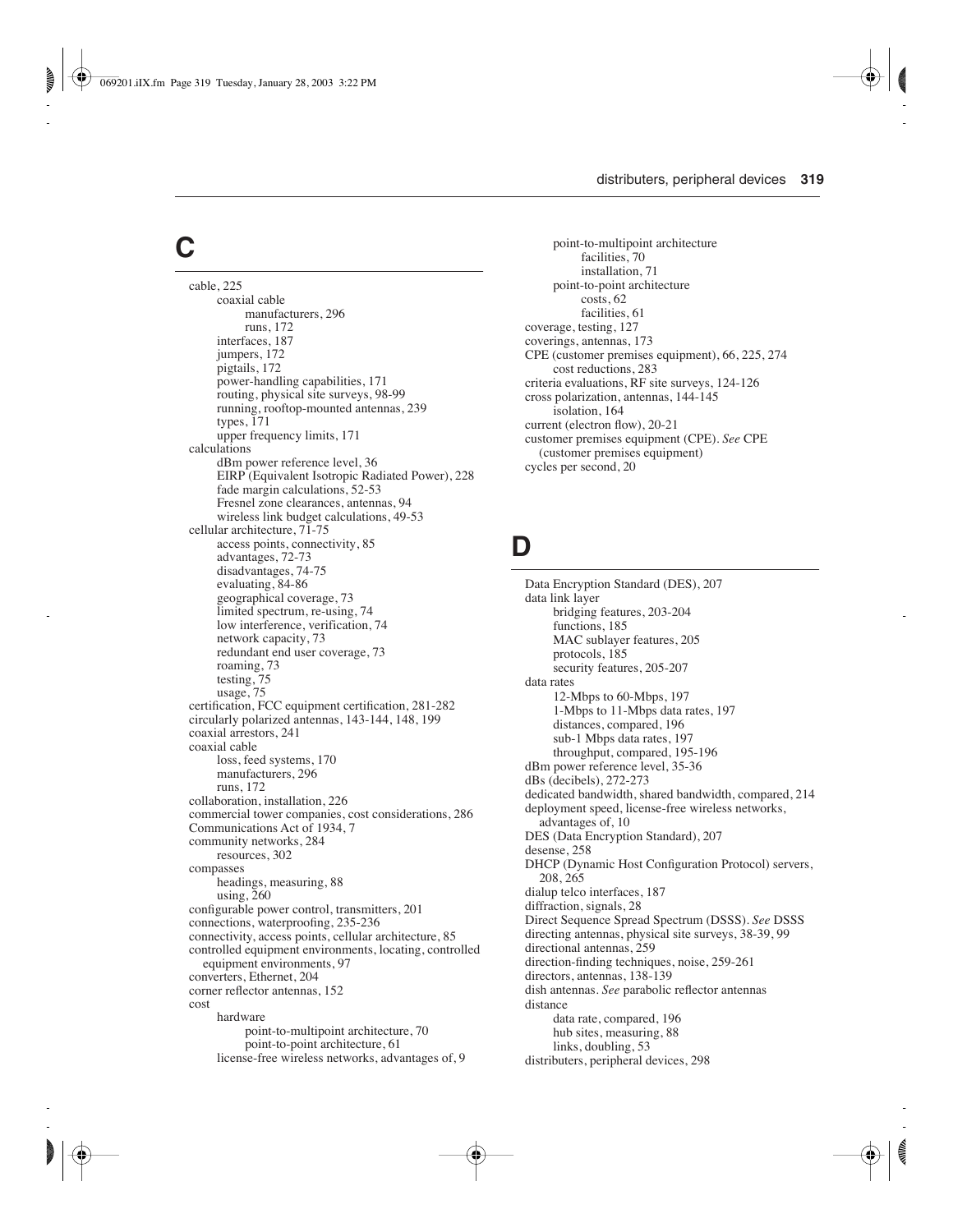diversity antenna systems, 157-159, 199 documentation, 226 outdoor wireless systems, verifying, 227 documenting noise-reduction results, 262 RF site surveys, 124 test results, 245 downtilt, sector antennas, 168 drafting, preliminary network architecture, 88-89 drip loops, connections, waterproofing, 235 driven elements, antennas, 134 bidirectional-driven element radiation patterns, 135 lights, 134-137 multiple-driven element radiation patterns, 136 DSL interfaces, 187 DSSS (Direct Sequence Spread Spectrum), 8, 115 modulation, 193-195 noise, minimizing, 254-257 duplex throughput, simplex throughput, compared, 195-196 Dynamic Host Configuration Protocol (DHCP) servers. *See* DHCP dynamic IP routing, 208

#### **E**

educational seminars, attending, 267 EIRP (Equivalent Isotropic Radiated Power), 228 electromagnetic waves, 20 electron flow, 20 e-mail lists joining, 267 resources, 302 emergencies, planning for, 272 encryption, AES (Advanced Encryption Standard), 207 end users, location mapping, network architecture, 79-80 equipment (wireless), 177 802.11b compatibility, 212 AP equipment, choosing, 215-216 broadband optical equipment, 284 CPE (customer premises equipment), 274 deployment sites, 179 environmental decisions, 218-221 Ethernet ports, 187 evolution of, 177 FCC certifications, 281-282 features, researching, 178 high-speed data ports, 187-188 interference reduction, 198-200 low-speed data ports, 187 market/cost considerations, 211 needless mixing, avoiding, 274 needs, reviewing, 178 NLOS (non line-of-sight) capabilities, 189, 285-286 noise reduction, 198-200 OSI reference model, 180-186 physical layer security, 200-201 wired-interface feature options, 186-203

point-to-point architecture, upgrades, 65 sites, accessing, 128 TCP/IP reference model, 180-186 testing labs, 179 outdoors, 179-180 safety, 179 Equivalent Isotropic Radiated Power (EIRP) calculations, 228 Ethernet converters, 204 ports, 187 e-zines, 301

#### **F**

F/B ratios, sector antennas, 168 facilities point-to-multipoint architecture, cost, 70 point-to-point architecture, cost, 61 fade margin calculations, 52-53, 244, 275 FCC (Federal Communications Commission), 6 equipment certification, 281-282 establishment of, 7 inquiries, responding to, 282 licensing regulations, changes to, 287 lobbying, 282 power limits, 280 rules and regulations, documentation, 302 wireless licensing, history of, 5-8 feed systems antennas, 170-172 cable types, 171 coax cable loss, 170 impedance, 170 power-handling capability, 171 size issues, 171 upper-frequency limits, 171 FHSS (Frequency Hopping Spread Spectrum) modulation, 8, 194 noise, minimizing, 257 File Transfer Protocol (FTP), 184 filtering protocols, 206 firewalls, 210 fixed business markets, serving, 268 fixed residential markets, serving, 268 flashlight power ratios, 33-34 frames, 183-184 free space optical hardware, provider organizations, 295 free-space path loss, link budget, 50-51 free-space path loss (FSPL), 161 free-space waves, 25 frequencies license-free frequency bands, 9, 190 2.4 GHz, 191 3.5 GHz, 192 5 GHz, 192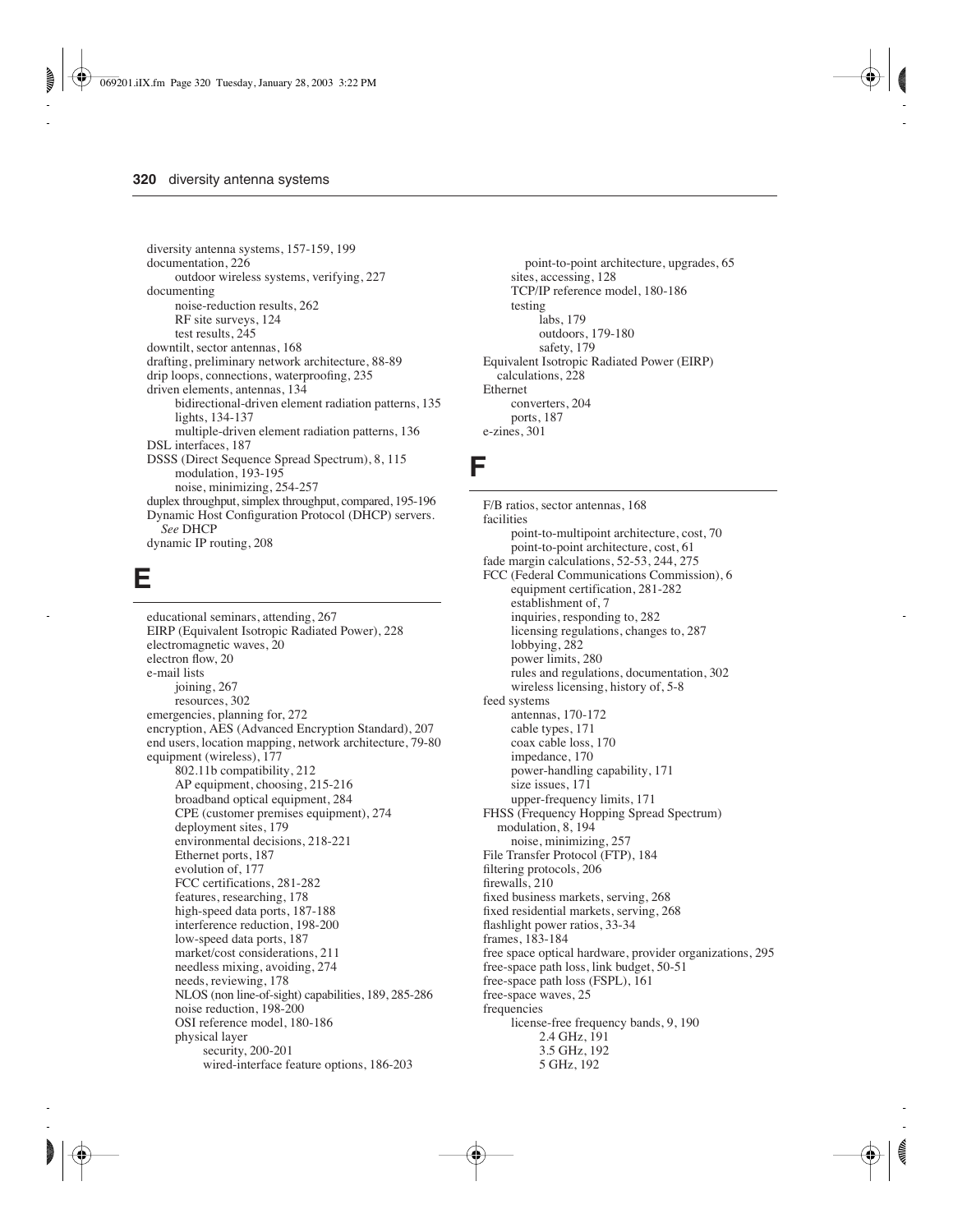60 GHz, 193 900 MHz, 190 wireless waves, 20 frequency hopping, 7 Frequency Hopping Spread Spectrum (FHSS) modulation. *See* FHSS frequency modulation, 7 frequency plans, 255 creating, 89 Fresnel zone clearance, 46-49 antennas, calculating, 94 FSPL (free-space path loss), 161 FTP (File Transfer Protocol), 184 functions application layer, 184 data link layer, 185 network layer, 184 transport layer, 184

# **G**

gains antennas, 40 receiving antennas, 51 geographical coverage, cellular architecture, 73 governmental licensing regulations, changes to, 287 grounding antennas, physical site surveys, 102-105 equipment, manufacturers, 297 mast-mounted antenna systems, 242 residence-mounted antenna systems, 242 rooftop-mounted antennas, 240-242 tower-mounted antenna systems, 241 grouping users, proximity, 82 guy wires, rooftop-mounted antennas, attaching, 237

# **H**

hardware access point hardware, provider organizations, 294 free space optical hardware, provider organizations, 295 mounting hardware, provider organizations, 296 point-to-point architecture, cost, 61, 70 security hardware, provider organizations, 295 wireless hardware, provider organizations, 293-294 wireless hotspot hardware, provider organizations, 294 headings, compass headings, measuring, 88 height, antennas, physical site surveys, 101 heights, working with, safety issues, 13 helix antennas, 154-155 Hertz (Hz), 6, 20 high noise level, point-to-point architecture, 66 high radio-frequency (RF) environments, working in, 229 high-power transmitters, receiver performance, 286 high-reliability services, committing to, 269

high-speed data ports, 187-188 horizontal beamwidth, 42 sector antennas, 168 horizontal polarization, antennas, 142-143, 147 horizontal separation isolation, antenna systems, 162- 164 hot spots, broadband, 284 hotspot hardware, provider organizations, 294 HTTP (Hypertext Transfer Protocol), 182 hub sites availability, confirming, 90 distances, measuring, 88 low-noise hub sites, point-to-point architecture, 64 Hypertext Transfer Protocol (HTTP), 182

#### **I**

IEEE (Institute of Electrical and Electronics Engineers), 284 impedance, feed systems, 170 in-band noise sources, locating, 122-123 inputs (wireless), 172 inquiries, FCC, responding to, 282 inside wireless systems, mounting, 231 installation antennas, mesh architecture, 77 collaboration, 226 installation personnel, safety training, 226 outdoor wireless systems documentation verification, 227 preparing for, 225-227 point-to-multipoint architecture, cost, 71 point-to-point architecture, cost, 62 preplanning, 270 rooftop-mounted antennas, 232-243 tools, 227 tower-mounted antennas, 228-232 Institute of Electrical and Electronics Engineers (IEEE), 284 insurance, sites, requirements, 128 intelligence, wireless networking, 7 interference amateur radio operators, dealing with, 280 cellular architecture, verification, 74 dealing with, 279 levels, minimizing, 251-263 minimizing, wireless systems, 263 out-of-band signals, 251 reducing, 133-148, 198-200, 250, 256, 260 sites, avoiding, 128 intermittent noise, 259 invisible wireless signals, making visible, 11 IP (Internet Protocol), 181 isolating antenna systems, 159-165, 173 cross-polarization isolation, 164 horizontal separation isolation, 162-164 noise reduction, 159-160 obstruction isolation, 164-165 vertical separation isolation, 161-162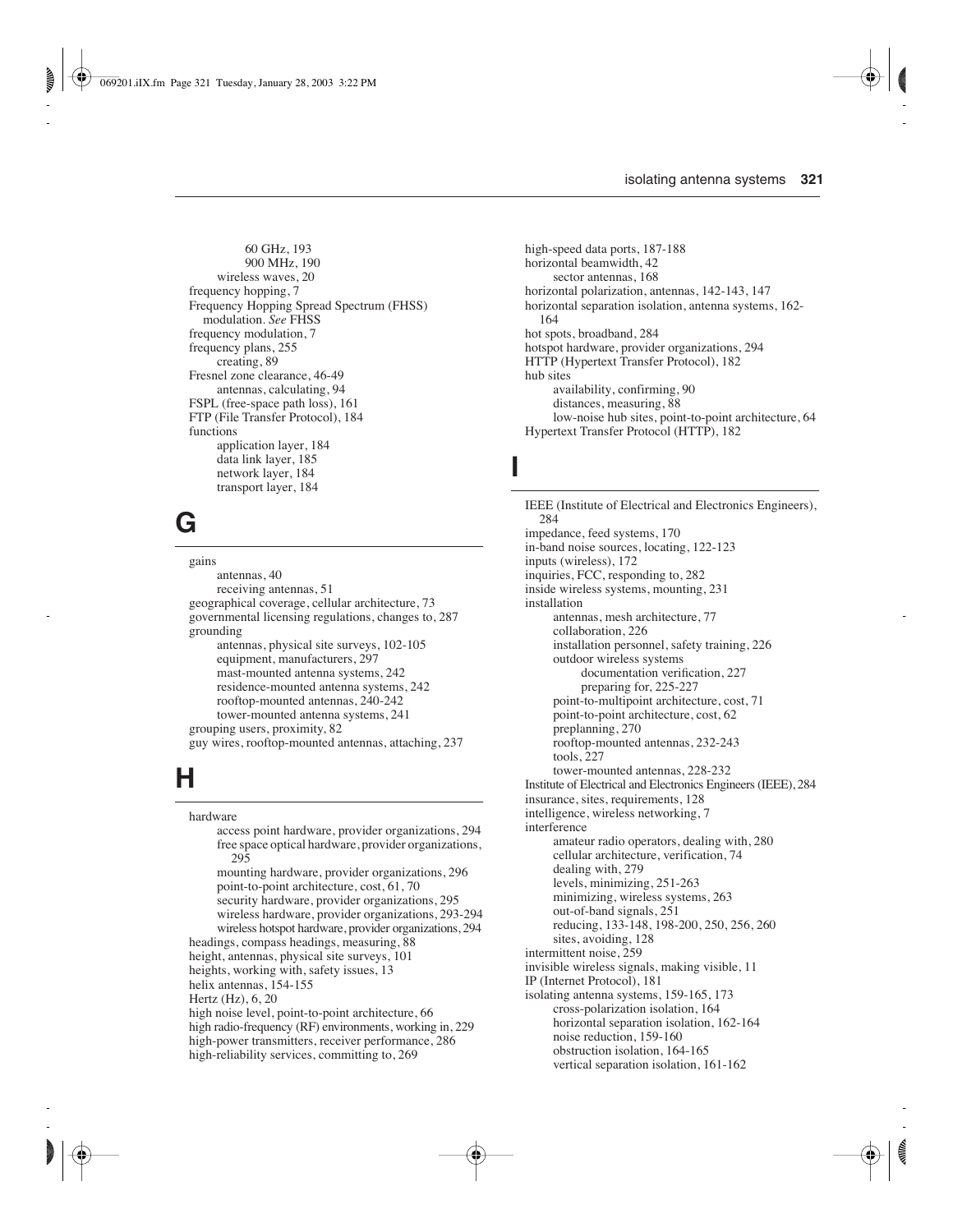## **J-L**

jumpers (connecting cables), 172 laboratories, equipment, testing, 179 Lamar, Hedy, 7 LANs (local-area networks), 5 large and complex model, WISPs, 266 leases, sites negotiating, 127-129 rates, 128 lenses, antennas, 138-139 licence-free spread spectrum signaling, 8-9 licence-free wireless networking, 5-12 *See also* wireless networks licensed backbones, license-free backbones, compared, 214 licensed backhauls, using, 273 licensed wireless systems, interference, minimizing, 263 license-free backbones, licensed backbones, compared, 214 license-free frequency bands, 190 2.4 GHz, 191 3.5 GHz, 192 5 GHz, 192 60 GHz, 193 900 MHz, 190 license-free wireless networks advantages, 9-10 challenges of, 11-16 frequencies, 9 licensing, regulations, changes to, 287 lightning protection, 240-242 antennas, providing, 103 wireless antennas, 14 lightning-protection equipment, manufacturers, 297 lights, antennas, 134-137 limited spectrum, cellular architecture, re-using, 74 line-of-sight (LOS) paths. *See* LOS link budget free-space path loss, 50-51 transmitter antenna system transmission line loss, 50 transmitter output power, 50 transmitting antenna gain, 50 links budget, 50-51 distance, doubling, 53 longer-than-normal links, point-to-point architecture, 65 planning, 53-55 point-to-multipoint wireless links, testing, 245 point-to-point wireless links, testing, 243 lobbying, FCC, 282 local-area networks (LANs), 5 location mapping, end users, network architecture, 79-80 longer-than-normal links planning, 53-55 point-to-point architecture, 65 LOS (line-of-sight) paths, 93 inspecting, 89 mesh architecture, 76 point-to-multipoint architecture, determination, 70

point-to-point architecture, 60, 63 obtaining, 43-49 visual LOS paths, 43 low interference, cellular architecture, verification, 74 low-noise access point locations, sector antennas, 167 low-noise AP locations, selecting, 270-271 low-noise hub sites, point-to-point architecture, 64 low-speed data ports, 187

## **M**

MAC addresses ACLs (access control lists), 205 table size, 204 MAC sublayer features, data link layer, 205 manmade noise, 251 MANs (metropolitan area networks), 5 manufacturers antenna systems, 296 coaxial cable, 296 grounding equipment, 297 lightning-protection equipment, 297 mounting hardware, 296 test equipment, 297 towers, 296 mapping end user locations, network architecture, 79-80 topographic maps, purchasing, 80 using, 260 mast-mounted antenna systems grounding, 242 raising, 237-239 IEEE 802.11 Handbook, 301 measuring compass headings, 88 distances, hub sites, 88 fade margins, 275 throughput, 243, 276-277 mesh architecture, 75-76 advantages, 76-77 antennas, installation, 77 bandwidth, managing, 78 disadvantages, 78 evaluating, 86-88 LOS paths, 76 network design process, 77 routing redundancy, 77 usage, 78 wireless nodes, 78 metropolitan area networks (MANs), 5 microwave energy, working with, safety issues, 14 microwave radiation, dangers of, 229 microwave reflections, 26-28 mirrors, antennas, 137-138 mixing equipment, avoiding, 274 mobile markets, serving, 268 modulation, 193 amplitude modulation, 7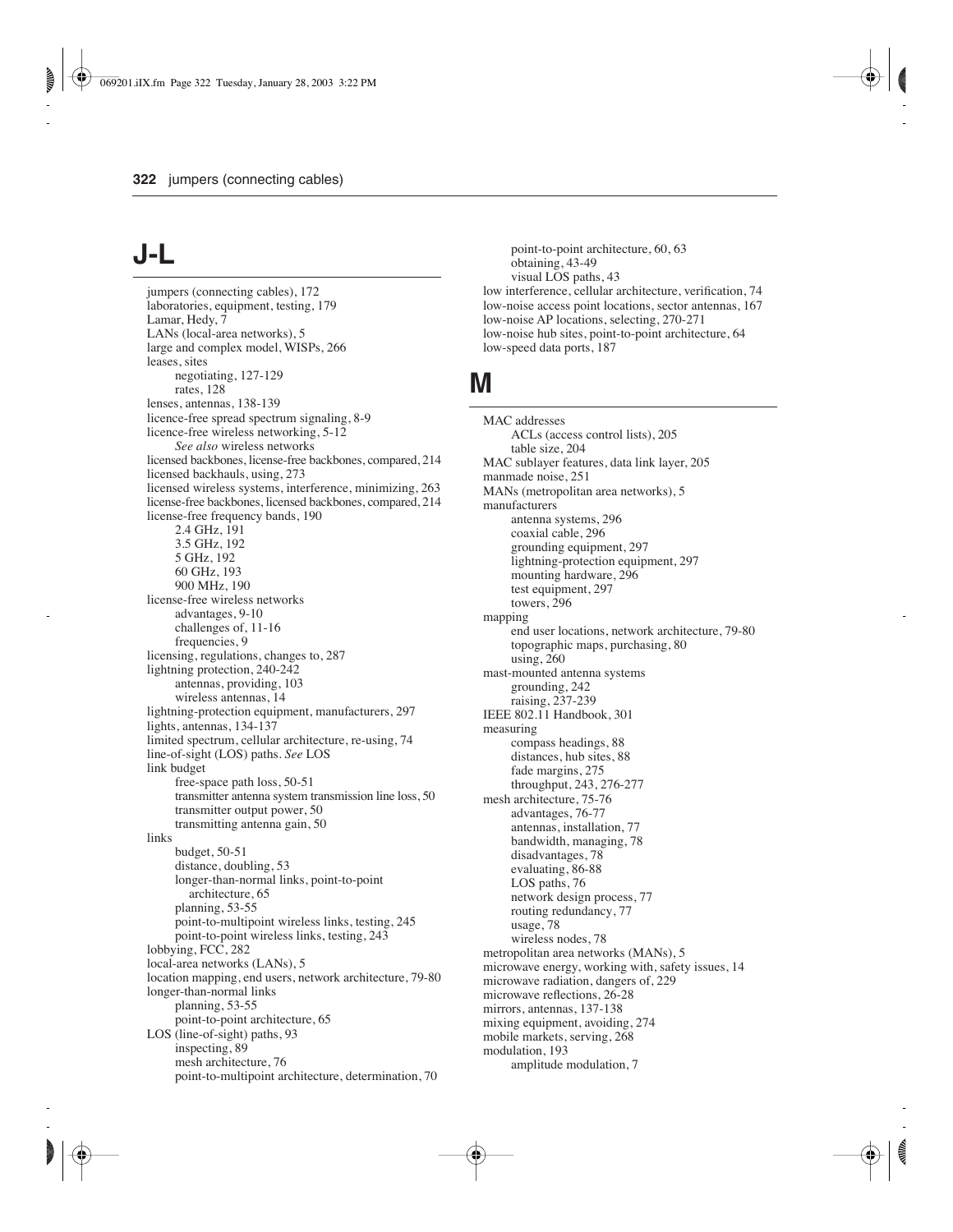DSSS (Direct Sequence Spread Spectrum), 193- 195 FHSS (Frequency Hopping Spread Spectrum) modulation, 194 frequency modulation, 7 OFDM (Orthogonal Frequency Division Multiplexing) modulation, 194 spread spectrum modulation, 7 wireless signals, 7 modulation types, 189, 193-195 mounting antennas, physical site surveys, 102 inside wireless equipment, 231 mounting hardware, 173 manufacturers, 296 multipath fading, 199 multipath resistance, antennas, 147-148 multiple-driven elemtent radiation patterns, antennas, 136

## **N**

narrowband FHSS signals, 194 NAT (Network Address Translation), 208 natural disasters, planning for, 272 natural noise, 251 nearby out-of-band noise sources, locating, 121 near-line-of-sight (NLOS), 70, 189 negotiating leases, sites, 127-129 NEMA (National Electrical Manufacturer's Association), 234 Network Address Translation (NAT), 208 network architecture cellular architecture, 71-75 advantages, 72-73 disadvantages, 74-75 evaluating, 84-86 choosing, 59-66 end users availability confirmations, 90 location mapping, 79-80 hub sites, confirming, 90 mesh architecture, 75-76 advantages, 76-77 disadvantages, 78 evaluating, 86-88 usage, 78 point-to-multipoint architecture, 66-68 advantages, 68 disadvantages, 69-71 evaluating, 82-83 point-to-point architecture, 21-48, 52, 59-66, 100, 104, 111-117, 125, 135-166, 173, 181-183, 231-235, 250, 256, 260 appropriate usage, 65-66 disadvantages, 62-65 evaluating, 81 preliminary network architecture, drafting, 88-89

selecting, 21-52, 59, 67, 72, 76, 79-90, 100, 104, 111-117, 125, 135-166, 173, 181-183, 231- 235, 250, 256, 260 site availability, confirming, 90 users, grouping by proximity, 82 network architecture flexibility, license-free wireless networks, advantages of, 10 network capacity, cellular architecture, 73 network design, application layer, 210 network design processes, mesh architecture, 77 network independence, license-free wireless networks, advantages of, 10 network layer bandwidth, managing, 208 functions, 184 protocols, 184 QoS (Quality of Service), 209 roaming, 209 routing features, 207-208 security features, 209-210 network management system (NMS), 210-211 networks community networks, 284 security, enhancing, 277-278 stable wireless networks, deploying, 273-275 throughput managing, 275-277 measuring, 276-277 niche markets, serving, 267-268 NLOS (near-line-of-sight) equipment, 70, 189 NLOS (non-line-of-sight) equipment, 189, 285-286 NMS (network management system), application layer, 210-211 nodes, mesh architecture, 78 noise intermittent noise, 259 levels, minimizing, 251-263 locating, direction-finding techniques, 259-261 low-noise AP locations, selecting, 270-271 manmade noise, 251 minimizing DSSS networks, 254-257 FHSS networks, 257 other networks, 257 out-of-band transmitters, 258 natural noise, 251 network performance, monitoring, 262 noise-reduction results, documenting, 262 receiver noise, 251 reducing, 146-147, 198-200 isolation, 159-160 SNR, variations, 258-259 steady noise, 259 noise figure, receivers, 202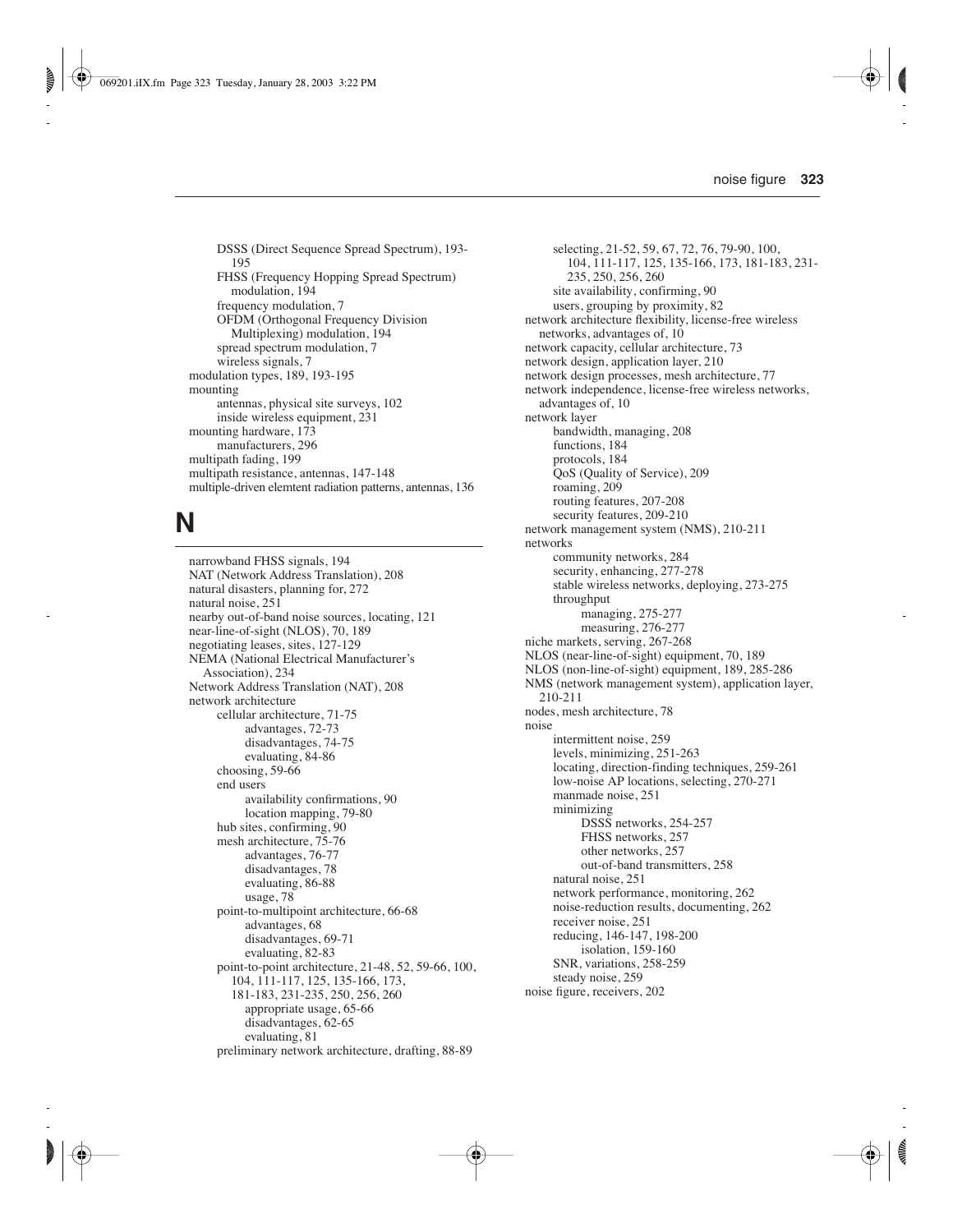# **O**

obstruction isolation, antenna systems, 164-165 OC-3 (Optical Carrier 3) interfaces, 188 OC-12 (Optical Carrier 12) interfaces, 188 OFDM (Orthogonal Frequency Division Multiplexing) modulation, 194 omnidirectional antennas, 149-150 point-to-point architecture, 60 online magazines, 301 Open Shortest Path First (OSPF), 208 optical hardware, provider organizations, 295 orientation, sectors, sector antennas, 167 Orthogonal Frequency Division Multiplexing (OFDM) modulation, 194 OSI reference model, 180-186 application layer, 184 data link layer, 185-186 frames, 183-184 network layer, 184 packets, 183-184 peer protocols, 182 services, 182-183 transport layer, 184 OSPF (Open Shortest Path First) routing protocol, 208 other networks, noise, minimizing, 257 outdoor wireless systems installing documentation verification, 227 preparations, 225-227 rooftop-mounted antenna systems, installing, 232-243 testing, 243-245 tower-mounted antenna systems, installing, 228-232 outdoors, equipment, testing, 179-180 out-of-band signals, interfernce, 251 out-of-band transmitters, noise, minimizing, 258 output power, 172 transmitters, 201

### **P**

packets, 183-184 panel antennas, 153-154 parabolic reflector antennas, 153 parasitic arrays, antennas, 134 paths, testing, 127 pattern isolation loss, 162 peak-hold feature, spectrum analyzers, 114 peer protocols, 182 penny ratios, wireless power, 32-33 peripheral devices antenna systems, 172 distributers, 298 personnel, safety training, 226 physical layer security features, 200-201 wired-interface features, 186-203

physical site surveys grounding, 102-105 height, 101 mounting, 102 placement, 99-101 pointing, 99 cables, routing, 98-99 controlled equipment environments, locating, 97 equipment-to-antenna distances, minimizing, 97-98 performing, 21-48, 52, 93-106, 135-166, 173, 250, 256, 260 preliminary network design reviewing, 94 revising, 105-106 preparing for, 96 roofs, surveying, 99 site management, contacting, 95 pigtails (connecting cables), 172 ping latency, monitoring, 262 placing antennas, physical site surveys, 99-101 PoE (Power-over-Ethernet), 203 point-to-multipoint architecture, 66-68 advantages, 68 antennas, selection, 69 bandwidth, managing, 69 cost, installation, 71 disadvantages, 69-71 evaluating, 82-83 facilities, cost, 70 hardware, initial cost, 70 LOS paths, determination, 70 low cost, 68 multiple point-to-multipoint architechtures, evaluating, 84 new technology testing, 68 scalability, 68 sectors, 68 site surveys, 70 support, 71 testing, 71 usage, 71 point-to-multipoint wireless links testing, 245 point-to-point architecture, 21-66, 100, 104, 111-117, 125, 135-166, 173, 181-183, 231-235, 250, 256, 260 advantages, 59-62 antenna selection, 60 antennas omnidirectional antennas, 60 system expansion, 63 appropriate usage, 65-66 backbone bandwidth, availability, 63 disadvantages, 62-65 equipment upgrades, 65 evaluating, 81 facility costs, 61 hardware costs, 61 high noise level, 66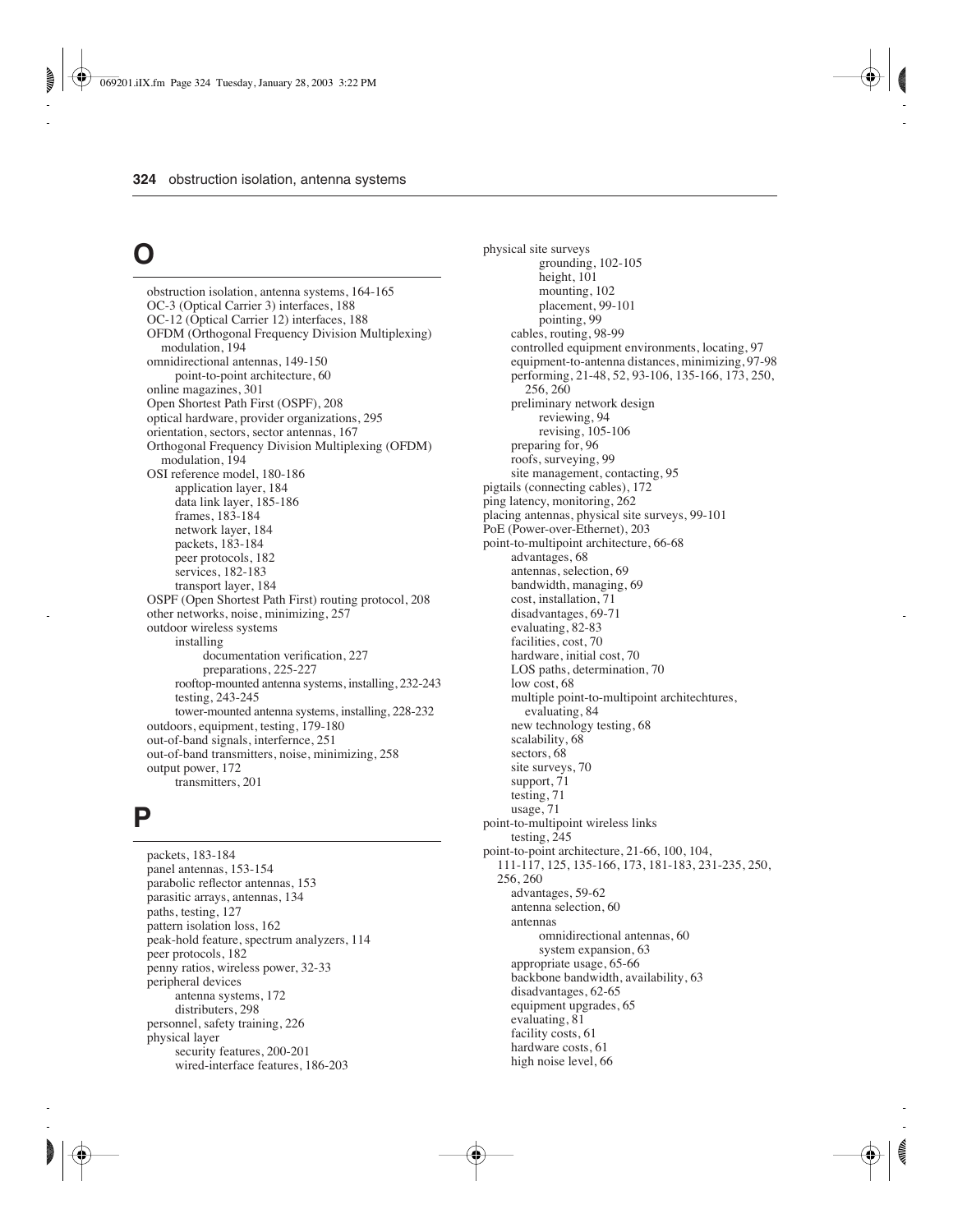installation, costs, 62 longer-than-normal links, 65 LOS paths, 60 availability, 63 low-noise hub sites, 64 site surveys, 61-64 support, 62 testing, 62 two locations, 65 point-to-point wireless links, testing, 243 polarization, antennas, 140-145 circular polarization, 143-144 cost-effective deployment, 145-146 cross polarization, 144-145 horizontal polarization, 142-143 multipath resistance, 147-148 noise reduction, 146-147 sector antennas, 167 vertical polarization, 140-141 portable markets, serving, 268 power (wireless), 32-36 focusing, antennas, 133-148, 250, 256, 260 penny ratios, 32-33 power ratios, 33-34 power dividers, combined antenna systems, 156 power limits (FCC), 280 power lines, avoiding, antennas, 101 power ratios, wireless power, 33-34 Power-over-Ethernet (PoE), 203 precipitation, signal interference, 29-30 preliminary network design, physical site surveys reviewing, 94 revising, 105-106 pricing, services, 269 propagation (wireless), 19-21 protocols application layer, 184 data link layer, 185 filtering, 206 network layer, 184 peer protocols, 182 transport layer, 184 provider organizations access point hardware, 294 antenna systems, 296 free space optical hardware, 295 security hardware, 295 wireless hardware, 293-294 wireless hotspot hardware, 294 wireless software, 298-299 proximity, users, grouping by, 82

## **Q-R**

QoS (Quality of Service) network layer, 209 radiation patterns, antennas, 39-40 radio amateurs, becoming, 267

radio frequency (RF) site surveys. *See* RF radios, smart radios, 200 radius, sector antennas, 167 rates, leases, sites, 128 ratios, 32 real-world obstacles, wireless networks, 11-12 real-world signal inspections, spectrum analyzers, 115- 118, 125 receivers high-power transmitters, performance issues, 286 noise, 251 noise figure, 202 selectivity, 198 thresholds, 202 receiving antennas gains, 51 sensitivity threshold, 52 transmission line loss, 51 redundant end user coverage, cellular architecture, 73 reflected waves, 25-28 microwave reflections, 26-28 sky waves, 25-26 reflectors, antennas, 137-138 refraction, signal interference, 30-31 reserving throughput, 277 residence-mounted antenna systems, grounding, 242 resources community networks, 302 e-mail lists, 302 online magazines, 301 suggested reading, 300-301 user groups, 302 retransmission percentage, monitoring, 262 RF (radio frequency) site surveys, 107 802.11b access points, locating, 123 access point vunerability to noise, 120 coverage, testing, 127 criteria evaluation and conclusion, 124-126 documenting, 124 in-band noise sources, locating, 122-123 nearby out-of-band noise sources, locating, 121 paths, testing, 127 point-to-point architecture, 64 SNR (signal-to-noise ratio), observing, 120 spectrum analyzers, 109-115 real-world signal inspection, 115-118, 125 substitutions, 124 test equipment, 108 RIP (Router Information Protocol), 184, 208 roaming cellular architecture, 73 network layer, 209 roof-mounted antenna bases, building, 232-234 roofs, physical site surveys, 99 rooftop-mounted antenna systems cabling, running, 239 grounding, 240-242 guy wires, attaching, 237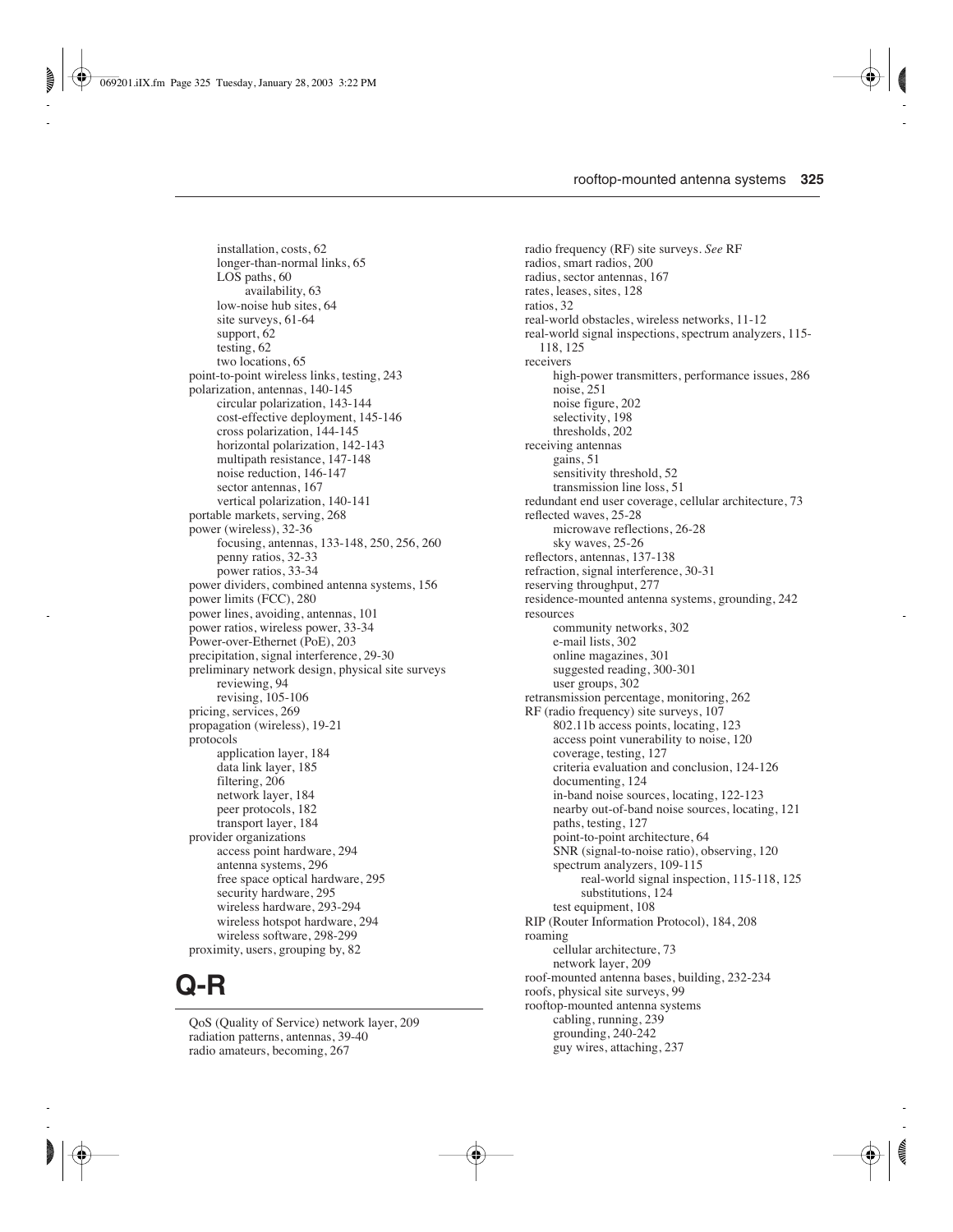installing, 232-243 lightning protection, 240-242 masts, raising, 237-239 route redundancy, mesh architecture, 77 routed WANs, bridged WANs, compared, 212-213 routing cables, phyiscal site surveys, 98-99 dynamic IP routing, 208 network layer, 207-208 static IP routing, 208 Routing Information Protocol (RIP), 184, 208 running cabling, rooftop-mounted antennas, 239 runs, coaxial cable, 172

## **S**

safety equipment, testing, 179 training, installation personnel, 226 wireless networks, 13-16 SAs (spectrum analyzers), 259 scalability, point-to-multipoint architecture, 68 SEC (super Ethernet converter), 204 sector antenna systems, 163, 165-166 downtilt, 168 F/B ratios, 168 horizontal beamwidth, 168 low-noise access point location, 167 polarization, 167 sector orientations, 167 sector radius, 167 selecting, 167-169 vertical beamwidth, 168 sectors, point-to-multipoint architecture, 68 security application layer, 211 authentication, 206 data link layer, 205-207 encryption, 207 enhancing, 277-278 firewalls, 210 network layer, 209-210 physical layer, 200-201 software, providers, 295 security hardware, provider organizations, 295 selectable polarization, antennas, 200 selectivity, signals, receivers, 198 sensitivity threshold, receiver antennas, 52 service organizations, 300 shared bandwidth, dedicated bandwidth, compared, 214 signals atmospheric effects, 28-31 decibels (dBs), 272-273 diffraction, 28 Fresnal zone clearance, 46-49

interference amateur radio operators, 280 levels, minimizing, 251-263 out-of-bound signals, 251 noise direction-finding techniques, 259-261 documenting reduction results, 262 levels, minimizing, 251-263 manmade noise, 251 natural noise, 251 network performance, 262 selectivity, receivers, 198 SNR (Signal-to-Noise Ratio), 249-250, 256, 260 variations, 258-259 weather problems, 28-31 signal-to-noise ratio (SNR). *See* SNR Simple Mail Transfer Protocol (SMTP), 184 simplex throughput, duplex throughput, compared, 195-196 site management, contacting, physical site surveys, 95 site surveys conducting, 273 performing, 93 physical site surveys antenna direction, 99 antenna grounding, 102-105 antenna height, 101 antenna mounting, 102 antenna placement, 99-101 cable routing, 98-99 controlled equipment environments, 97 equipment-to-antenna distance, 97-98 performing, 21-52, 93-106, 135-166, 173, 250, 256, 260 preliminary network design, 94, 105-106 preparing for, 96 roofs, 99 site management contacts, 95 point-to-multipoint architecture, 70 point-to-point architecture, 61-63 RF (radio frequency) site surveys, 64 RF (radio frequency) site surveys, 107 802.11b access points, 123 access point vunerability to noise, 120 coverage testing, 127 criteria evaluation and conclusion, 124-126 documenting, 124 in-band noise sources, 122-123 nearby out-of-band noise sources, 121 path testing, 127 SNR (signal-to-noise ratio), 120 spectrum analyzers, 109-118, 124-125 test equipment, 108 sites availability, confirming, 90 equipment, accessing, 128 insurance, requirements, 128

interference, avoiding, 128

leases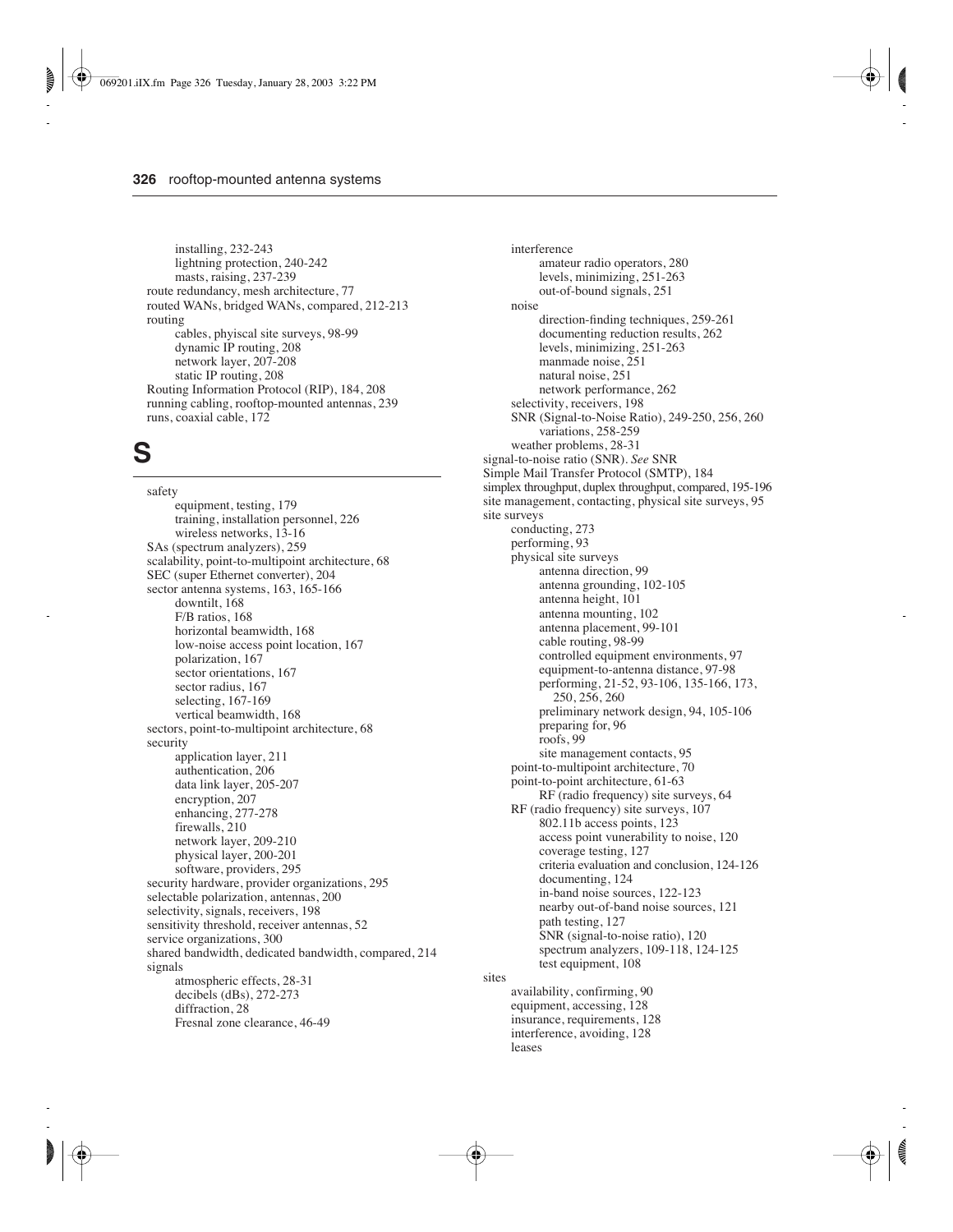negotiating, 127-129 rates, 128 towers, requirements, 129 work requirements, 129 sky waves, 25-26 small and simple model, WISPs, 265 small-office/home-office (SOHO) markets serving, 268 smart antennas, 200 smart radios, 200 SMTP (Simple Mail Transfer Protocol), 184 SNR (signal-to-noise ratio), 249-250, 256, 260 monitoring directly, 262 observing, 120 variations, 258-259 software security software, providers, 295 wireless software, 298-299 SOM (system-operating margin), 52 Spanning Tree Protocol, 204 spectrum analyzers band of frequencies, inspecting, 110-112 input, 109 output, 109 peak-hold feature, 114 RF site surveys, 109-115 real-world signal inspection, 115-118, 125 signals, detecting, 116 substitutions, 124 three-signal spectrum analyzer coverage, display, 112 wireless protocol analyzers, compared, 108 spectrum analyzers (SAs), 259 spillover, antennas, 41 spread spectrum modulation, 7 spread spectrum signaling, licence-free spread spectrum signaling, 8-9 stable wireless networks, deploying, 273-275 static IP routing, 208 steady noise, 259 sub-1 Mbps data rates, 197 suggested reading, 300-301 super Ethernet converter (SEC), 204 support point-to-multipoint architecture, 71 point-to-point architecture, 62 switching, 204 turnaround time, 205 system-operating margin (SOM), 52

## **T**

T1/E1 interfaces, 188 T3/E3 interfaces, 188 table sizes, MAC addresses, 204 tagging, VLANs (virtual LANs), 205 talkback/order wire interfaces, 188 TCP (Transmission Control Protocol), 181 TCP/IP reference model, 180-186 application layer, 184 data link layer, 185-186 frames, 183-184 network layer, 184 packets, 183-184 peer protocols, 182 services, 182-183 transport layer, 184 Telnet, 184 test equipment manufacturers, 297 RF (radio frequency) site surveys, 108 test techniques, 226 testing cellular architecture, 75 coverage, 127 documenting, 245 equipment labs, 179 outdoors, 179-180 safety, 179 paths, 127 point-to-multipoint architecture, 71 point-to-point architecture, 62 wireless systems, 243-245 three-signal spectrum analyzer coverage display, 112 thresholds, receivers, 202 throughput, 195-198 bandwidth, differentiating between, 268 data rate, compared, 195-196 managing, 275-277 measuring, 243, 276-277 reserving, 277 tools, installations, 227 topographic maps, purchasing, 80 tower companies, cost considerations, 286 tower-mounted antenna systems grounding, 241 installing, 228-232 towers managing, 95 manufacturers, 296 requirements, 129 Transmission Control Protocol (TCP), 181 transmission line loss, receiver antennas, 51 transmitter antenna system transmission line loss link budget, 50 transmitter output power, link budget, 50 transmitters configurable power control, 201 high-power transmitters, receiver performance, 286 out-of-band transmitters, noise reduction, 258 output power, 201 transmitting antenna gain, link budget, 50